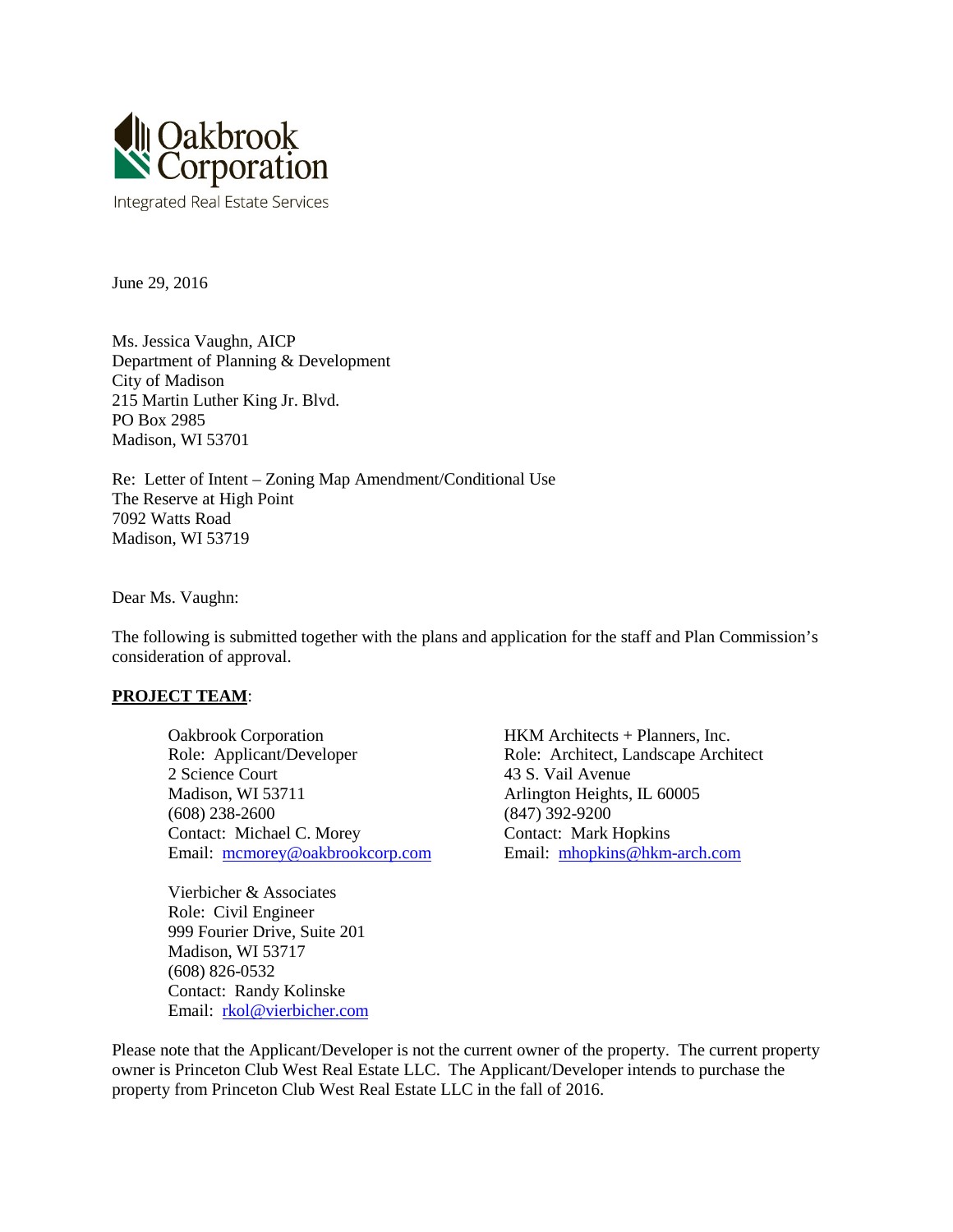#### **Introduction:**

The proposed development is located on the corner of Watts and High Point roads, adjacent to the Princeton Club health club facility, on Lot 8 of the Plat of Ganser Heights. The site is currently zoned Agriculture. Our application, consistent with our conversations with planning and zoning staff, requests a zoning map amendment to the TR-U1 zoning district with a conditional use approval.

#### **Site Planning & Building Architecture:**

The site plan is designed to provide an integrated, medium-density housing environment with a variety of floor plans, all of which will be rented at market rental rates. Vehicular access to the site is achieved from a private drive via Watts road. The site entry for both buildings will provide access to the surface level parking and underground parking. Pedestrian access to the site is from Watts or High Point roads and will also be available via the West Towne Bike path immediately to the north of the property.

The two new buildings will both be three stories and contain a total of 156 apartments, including a mix of Studio, One Bedroom and Two Bedroom units. The development will incorporate underground vehicle and bicycle parking with additional surface parking provided on site. The building faces will reflect variations in color texture and material with high-quality materials. The exterior materials will be a combination of masonry, stone, glass, and cement board siding.

#### **Site Development Data:**

| Densities:               |                            | Floor Area Ratio:              |           |
|--------------------------|----------------------------|--------------------------------|-----------|
| Lot Area                 | $+/- 244,595$ or 5.6 Acres | <b>Building Height</b>         | 3 Stories |
| <b>Dwelling Units</b>    | 156                        | Gross Floor Area               | 166,909   |
| Lot Area / D.U.          | 1,568 S.F / Unit           | Floor Area Ratio               | 0.68      |
| Density (D.U./acre)      | 27.8                       | ( <i>Excludes parking</i> )    |           |
| Lot Coverage             | 117,217 S.F.               |                                |           |
| <b>Usable Open Space</b> | 52,105 S.F.                |                                |           |
| Dwelling Unit Mix:       |                            | <b>Vehicle Parking Stalls:</b> |           |
| Studio                   | 24                         | Underground                    | 156       |
| One Bedroom              | 68                         | Surface                        | 64        |
| Two Bedroom              | 64                         | Total                          | 220       |
| Total                    | 156                        |                                |           |
|                          |                            | <b>Bicycle Parking Stalls:</b> |           |
|                          |                            | Covered/Enclosed               | 156       |
|                          |                            | Surface                        | 24        |
|                          |                            | Total                          | 180       |

#### **Project Schedule:**

The project will be a phased development with construction commencing in the spring of 2017 on the 90 unit building, which includes the leasing/management offices as well as the majority of the amenity and common spaces and a 12-13 month construction period, with scheduled completion/occupancy slated for late spring 2018. The second phase (66-unit building) will likely commence in the spring of 2018 with a 12-month construction period and completion slated for spring 2019.